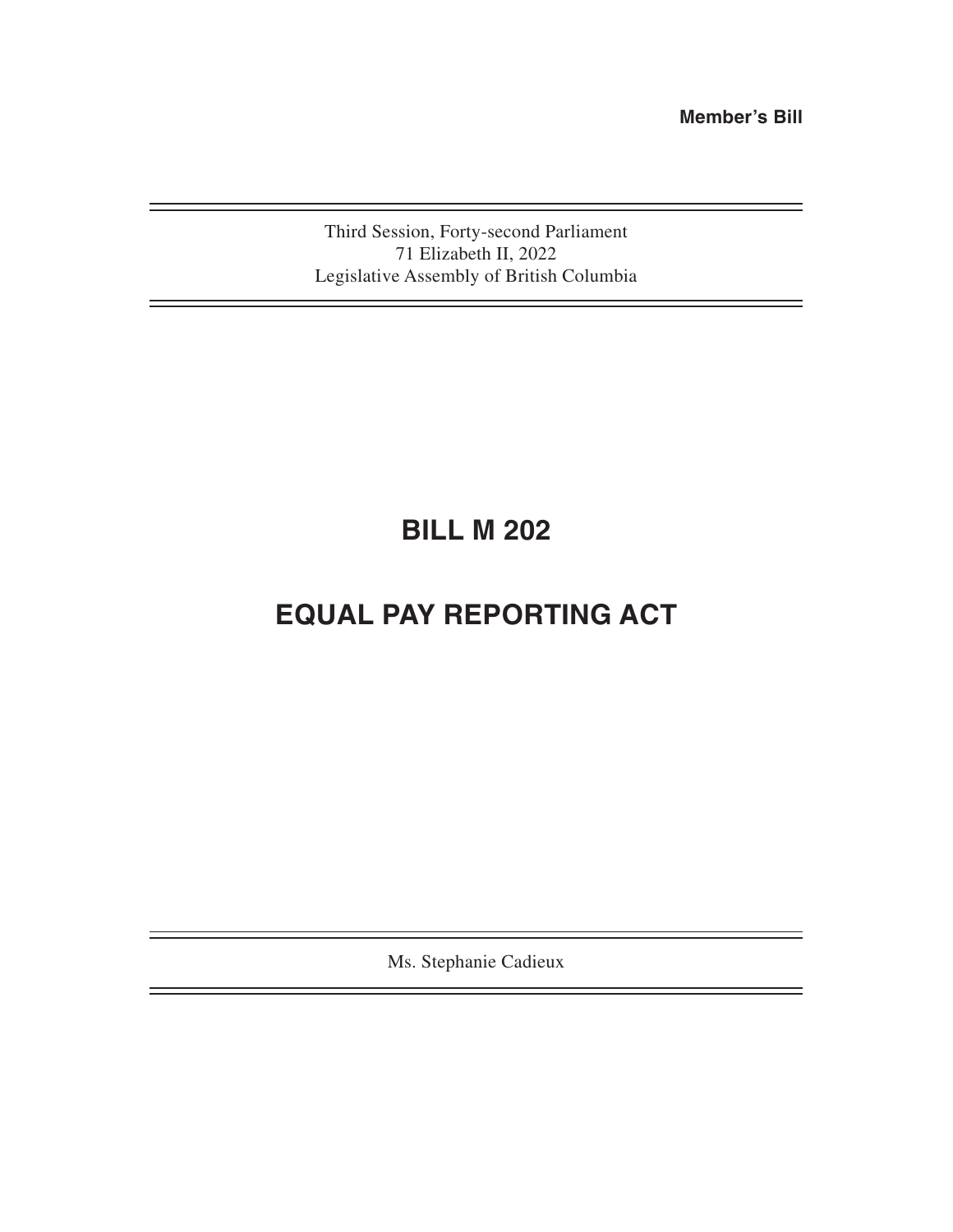#### **Explanatory Note**

This Bill creates a framework to allow the public to assess the gender pay gap of certain employers. It requires employers with more than the prescribed number of employees to disclose the mean and median pay of male and female employees to a designated registrar. If an employer has more than the prescribed threshold of employees, gender pay gap information must be published on the website of the employer and the website designated by the registrar. This Bill is based on the gender pay gap reporting regulations currently in effect in the United Kingdom.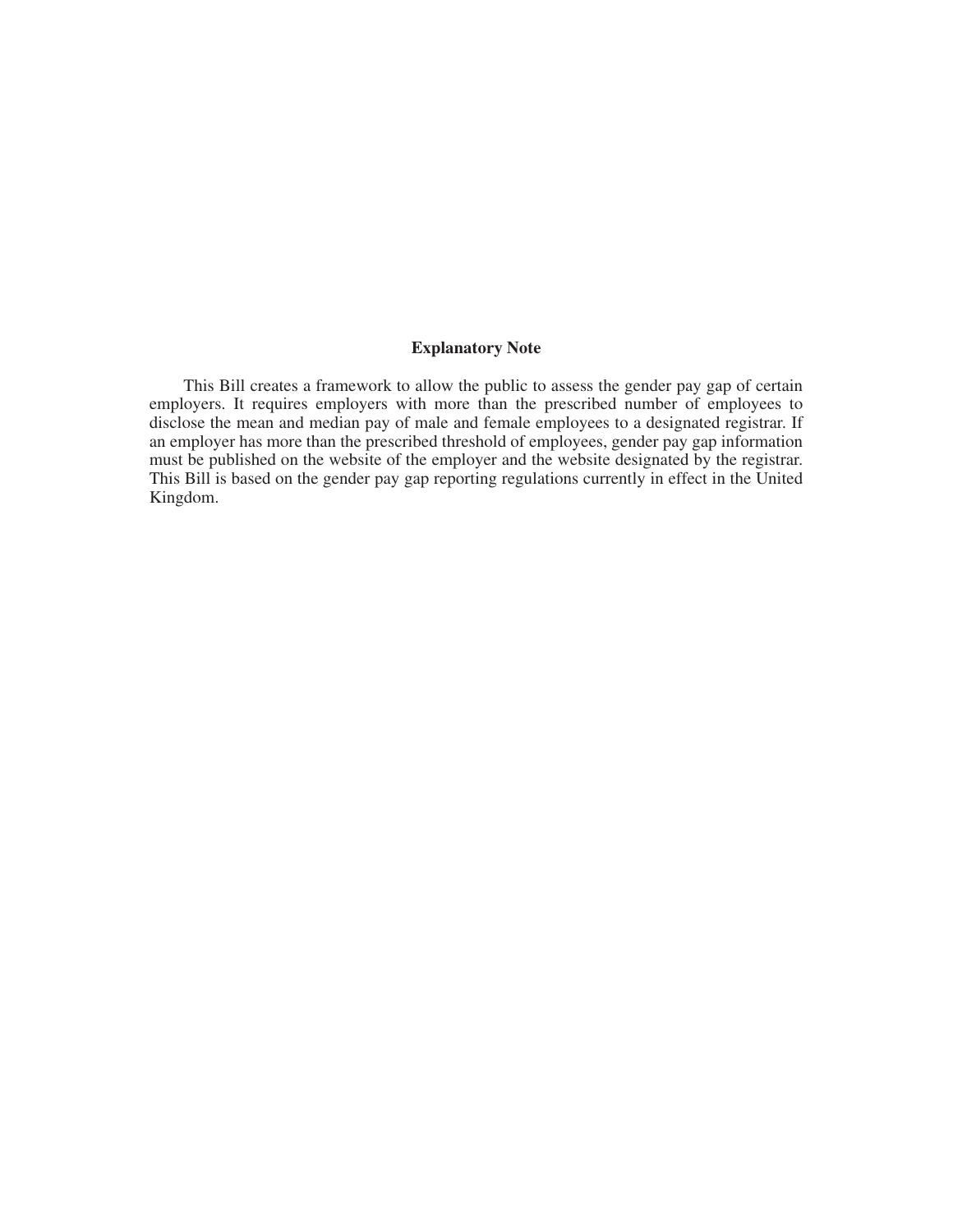#### **MS. STEPHANIE CADIEUX**

## **BILL M 202 – 2022**

## **EQUAL PAY REPORTING ACT**

HER MAJESTY, by and with the advice and consent of the Legislative Assembly of the Province of British Columbia, enacts as follows:

#### **Definitions**

- **1** In this Act:
	- **"bonus pay"** has the prescribed meaning;
	- **"employee"** has the same meaning as in the *Employment Standards Act*;
	- **"employer"** has the same meaning as in the *Employment Standards Act*;
	- **"employer's website"** means a website that is
		- (a) maintained by or on behalf of the employer, and
		- (b) publicly and freely accessible;
	- **"full-pay relevant employee"** means a relevant employee who is not, during a relevant pay period, being paid at a reduced rate or nil as a result of the employee being on leave;
	- **"official website"** means a website that is
		- (a) maintained by or on behalf of the registrar, and
		- (b) publicly and freely accessible;
	- **"pay period"** has the same meaning as in the *Employment Standards Act*;
	- **"registrar"** means an individual appointed under section 5 as the Registrar of Equal Pay Reporting;
	- **"regular wage"** has the same meaning as in the *Employment Standards Act*;
	- **"relevant employee"** means an employee who is employed by a relevant employer during the snapshot period, but does not include a partner in a firm;
	- **"relevant employer"** means an employer with more than the prescribed number of employees;
	- **"snapshot period"** means the prescribed date or period of time.

#### **Calculation**

**2** For the purposes of this Act, the amount of an employee's regular wage or bonus pay is to be calculated on the gross amount before any deductions made at the source, including but not limited to income taxes.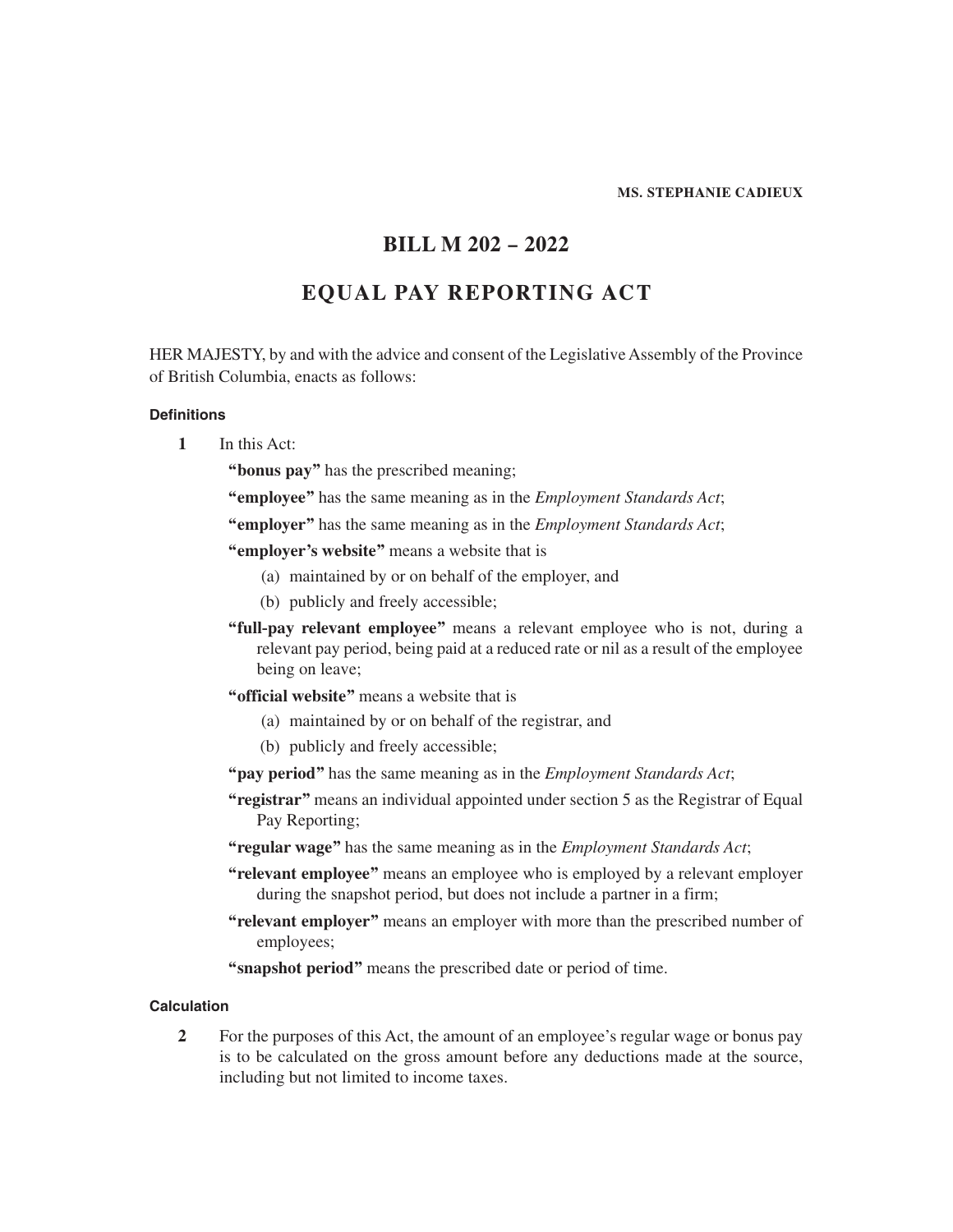#### **Duty to publish annual information relating to pay**

- **3** (1) Subject to this section and the regulations, a relevant employer must publish, for the 2022 calendar year and each subsequent year, the following information:
	- (a) the difference between the mean regular wage of male full-pay relevant employees and female full-pay relevant employees;
	- (b) the difference between the median regular wage of male full-pay relevant employees and female full-pay relevant employees;
	- (c) the difference between the mean bonus pay paid to male relevant employees and female relevant employees;
	- (d) the difference between the median bonus pay paid to male relevant employees and female relevant employees;
	- (e) the proportions of male and female relevant employees who were paid bonus pay;
	- (f) the ratio between the number of male full-pay relevant employees and female full-pay relevant employees in the lower, lower middle, upper middle and upper quartiles of regular wage.
	- (2) Information published under subsection (1) must
		- (a) be in the form and manner the registrar requires,
		- (b) be accompanied by a written statement which
			- (i) confirms that the information is accurate, and
			- (ii) is signed in the prescribed manner, and
		- (c) include or be accompanied by any information the registrar requires.
	- (3) The relevant employer must publish the information required by subsection (1) no later than 12 months following the snapshot period.

#### **Form and manner of publication**

- **4** Information published under section 3 must
	- (a) be published on the employer's website, if a website exists,
		- (i) in a manner that is accessible to all its employees and to the public, and
		- (ii) for a period of at least five years beginning on the date of publication, and
	- (b) be published on the official website designated for that purpose by the registrar.

#### **Registrar**

- **5** (1) In this section, **"minister"** means the member of the Executive Council charged with the administration of the *Public Service Act*.
	- (2) The minister must designate a person who is appointed under the *Public Service Act* as the Registrar of Equal Pay Reporting.
	- (3) The registrar has the powers and duties conferred or imposed on the registrar under this Act and the regulations.